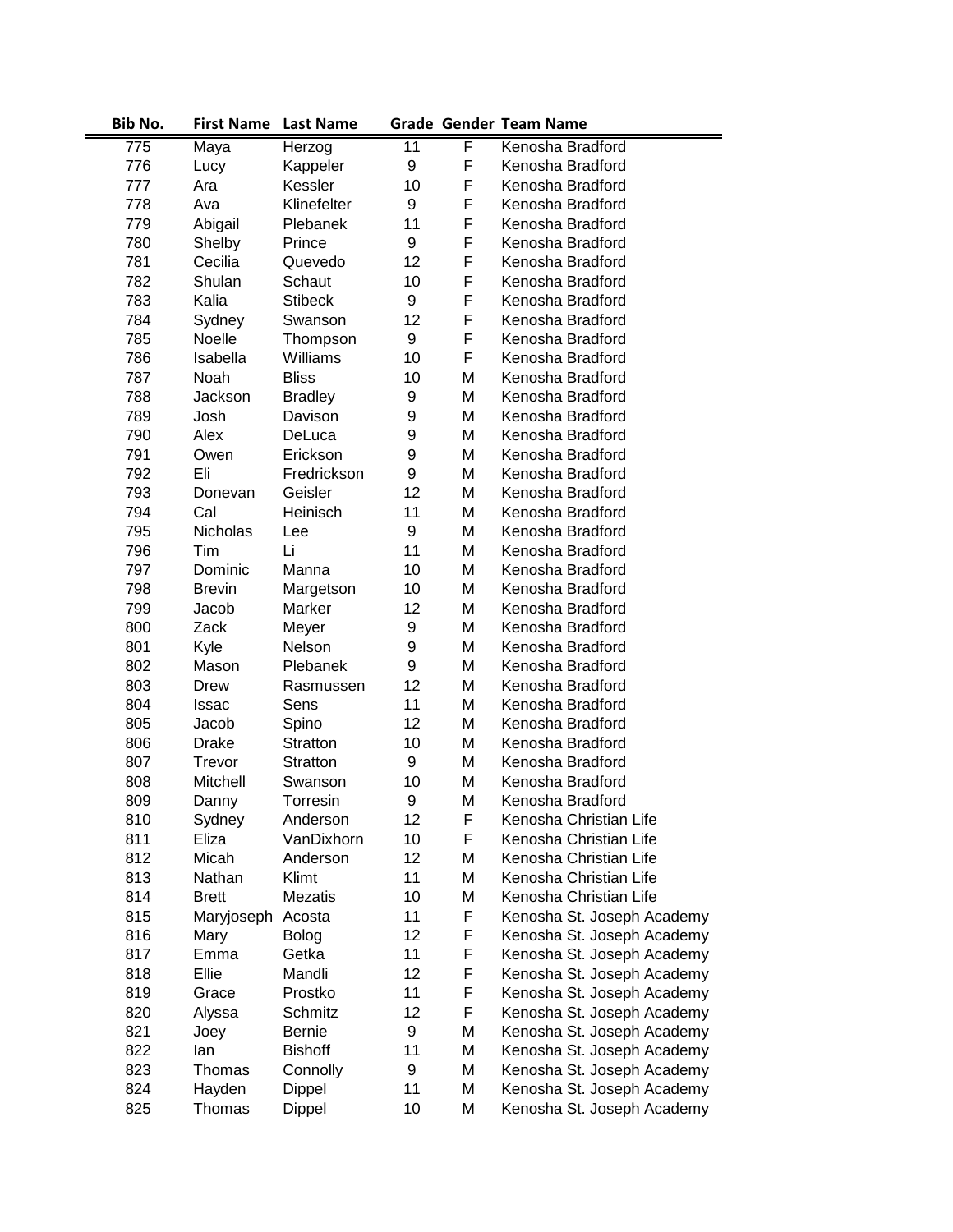| 826 | Ethan         | Esposito        | 10       | M | Kenosha St. Joseph Academy |
|-----|---------------|-----------------|----------|---|----------------------------|
| 827 | <b>Ben</b>    | Franklin        | 12       | M | Kenosha St. Joseph Academy |
| 828 | Dominik       | Gillespie       | 12       | M | Kenosha St. Joseph Academy |
| 829 | Ethan         | Harron          | 11       | M | Kenosha St. Joseph Academy |
| 830 | Val           | laquinta        | 12       | M | Kenosha St. Joseph Academy |
| 831 | Joseph        | <b>Istvanek</b> | 11       | M | Kenosha St. Joseph Academy |
| 832 | Wylie         | Knight          | 11       | M | Kenosha St. Joseph Academy |
| 833 | Rocco         | Matteucci       | 11       | M | Kenosha St. Joseph Academy |
| 834 | Colin         | <b>Mills</b>    | 10       | M | Kenosha St. Joseph Academy |
| 835 | <b>Israel</b> | Mondragon       | 12       | M | Kenosha St. Joseph Academy |
| 836 | Jack          | Moyer           | 12       | M | Kenosha St. Joseph Academy |
| 837 | Aiden         | Mullen          | 9        | M | Kenosha St. Joseph Academy |
| 838 | Michael       | Mullen          | 12       | M | Kenosha St. Joseph Academy |
| 839 | Michael       | <b>Pienkos</b>  | 12       | M | Kenosha St. Joseph Academy |
| 840 | Daniel        | San Nicolas     | 11       | M | Kenosha St. Joseph Academy |
| 841 | Giancarlo     | Smith           | 11       | M | Kenosha St. Joseph Academy |
| 842 | John          | Walls           | 11       | M | Kenosha St. Joseph Academy |
| 843 | Marissa       | Chon            | 10       | F | Kenosha Tremper            |
| 844 | Meira         | Domash          | 11       | F | Kenosha Tremper            |
| 845 | Isadora       | Gideon          | 11       | F | Kenosha Tremper            |
| 846 | Kayley        | Hansen          | 9        | F | Kenosha Tremper            |
| 847 | Jayden        | Ingram          | 10       | F | Kenosha Tremper            |
| 848 | Jennifer      | Jones           | 11       | F | Kenosha Tremper            |
| 849 | Abby          | Lawler          | 11       | F | Kenosha Tremper            |
| 850 | Faith         | Marschel        | 10       | F | Kenosha Tremper            |
| 851 | Autumn        | McElroy         | 12       | F | Kenosha Tremper            |
| 852 | Emma          | Pearl           | 11       | F | Kenosha Tremper            |
| 853 | Jamie         | Pena            | 11       | F | Kenosha Tremper            |
| 854 | Jenna         | Puhr            | 9        | F | Kenosha Tremper            |
| 855 | Sarah         | Sargent         | 11       | F | Kenosha Tremper            |
| 856 | Hannah        | Vedder          | 10       | F | Kenosha Tremper            |
| 857 | Gabrielle     | Wellman         | 11       | F | Kenosha Tremper            |
| 858 | Caitlin       | Werve           | 12       | F | Kenosha Tremper            |
| 859 | Audrey        | Wilk            | 11       | F | Kenosha Tremper            |
| 860 | Arden         | Bergendahl      | 9        | M | Kenosha Tremper            |
| 861 | Dylan         | <b>Brey</b>     | 10       | M | Kenosha Tremper            |
| 862 | Austin        | Clyne           | 9        | M | Kenosha Tremper            |
| 863 | Will          | Coleman         | 9        | M | Kenosha Tremper            |
| 864 | Luca          | Conforti        | 10       | M | Kenosha Tremper            |
| 865 | <b>Tyler</b>  | Davis           | 9        | M | Kenosha Tremper            |
| 866 | Alan          | Filer           | 11       | M | Kenosha Tremper            |
| 867 | Jack          | Forman          | 9        | M | Kenosha Tremper            |
| 868 | Johnny        | George          | 11       | M | Kenosha Tremper            |
| 869 | Adrian        | Gonzales        | 9        | M | Kenosha Tremper            |
| 870 | Michael       | Hull            | 11       | M | Kenosha Tremper            |
| 871 | Jasper        | Iwen            | 9        | M | Kenosha Tremper            |
| 872 | Nathan        | Jackson         | 11       | M |                            |
|     |               |                 |          |   | Kenosha Tremper            |
| 873 | Lukas         | Jensen          | 10<br>11 | M | Kenosha Tremper            |
| 874 | Ramon         | Jiminez         |          | M | Kenosha Tremper            |
| 875 | Nathan        | Johnson         | 9        | M | Kenosha Tremper            |
| 876 | Mateo         | Malacara        | 12       | M | Kenosha Tremper            |
| 877 | Colin         | Mossman         | 11       | M | Kenosha Tremper            |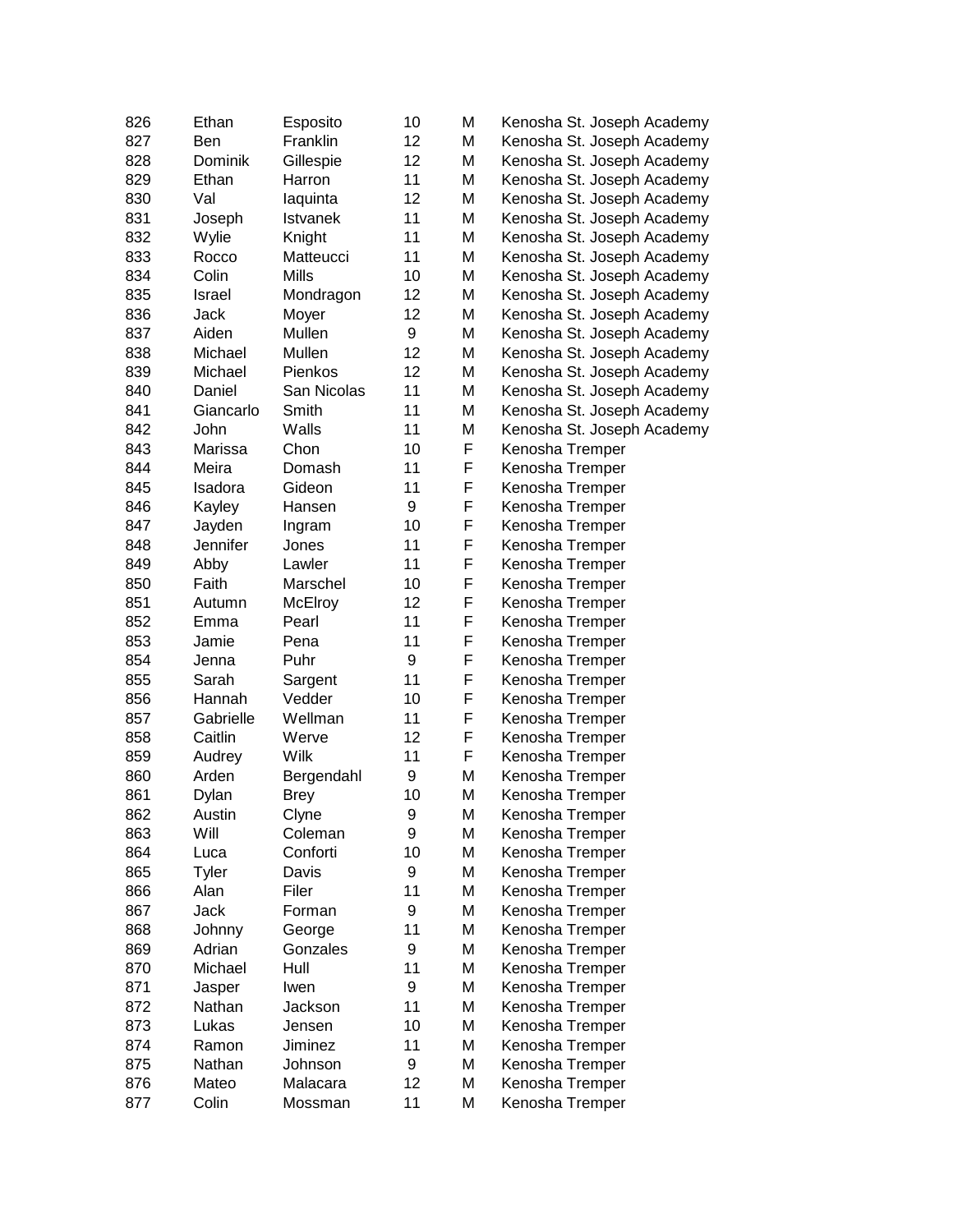| 878 | Conor           | <b>Neill</b>        | 11               | M      | Kenosha Tremper       |
|-----|-----------------|---------------------|------------------|--------|-----------------------|
| 879 | Daniel          | Plutchak            | 10               | M      | Kenosha Tremper       |
| 880 | Benjamin        | Rothove             | 9                | M      | Kenosha Tremper       |
| 881 | Michael         | <b>States</b>       | 11               | M      | Kenosha Tremper       |
| 882 | Andrew          | <b>Stitch</b>       | 11               | M      | Kenosha Tremper       |
| 883 | Elijah          | Stuebner            | 10               | M      | Kenosha Tremper       |
| 884 | Rylan           | Taylor              | 10               | M      | Kenosha Tremper       |
| 885 | Everardo        | Villagrano          | 12               | M      | Kenosha Tremper       |
| 886 | Owen            | West                | 11               | M      | Kenosha Tremper       |
| 887 | Jordan          | Wheeler             | 11               | M      | Kenosha Tremper       |
| 888 | Aaron           | Zuleta              | 9                | M      | Kenosha Tremper       |
| 889 | Hailey          | Beyer               | 9                | F      | New Berlin Eisenhower |
| 890 | Sarah           | <b>Buss</b>         | 11               | F      | New Berlin Eisenhower |
| 891 | Melissa         | Ganiere             | 10               | F      | New Berlin Eisenhower |
| 892 | Julie           | Heinrichs           | 11               | F      | New Berlin Eisenhower |
| 893 | Jessica         | Kemstra             | 12               | F      | New Berlin Eisenhower |
| 894 | Claire          | Lodermeier          | 10               | F      | New Berlin Eisenhower |
| 895 | Lexi            | Loomer              | 9                | F      | New Berlin Eisenhower |
| 896 | Sophia          | Melnyk              | 10               | F      | New Berlin Eisenhower |
| 897 | Abby            | Motz                | 9                | F      | New Berlin Eisenhower |
| 898 | Emily           | Oelschlager         | 12               | F      | New Berlin Eisenhower |
| 899 | Sarah           | Scalzo              | 12               | F      | New Berlin Eisenhower |
| 900 | Abigail         | <b>Schimmels</b>    | 12               | F      | New Berlin Eisenhower |
| 901 | Anja            | Schwobe             | 12               | F      | New Berlin Eisenhower |
| 902 | Nithila         | Sivapunniyam        | 10               | F      | New Berlin Eisenhower |
| 903 | Alyssa          | Uhl                 | 10               | F      | New Berlin Eisenhower |
| 904 | Delaney         | Vu                  | 10               | F      | New Berlin Eisenhower |
| 905 | Ahmet           | Ahunbay             | 11               | M      | New Berlin Eisenhower |
| 906 | Lucas           | Binnebose           | 10               | M      | New Berlin Eisenhower |
| 907 | Patrick         | <b>Buban</b>        | 12               | M      | New Berlin Eisenhower |
| 908 | Dylan           | <b>Buchta</b>       | 11               | M      | New Berlin Eisenhower |
| 909 | <b>Nic</b>      | <b>Burgdorf</b>     | 11               | M      | New Berlin Eisenhower |
| 910 | Chris           | <b>Butler</b>       | 12               | M      | New Berlin Eisenhower |
| 911 | Zak             | Chen                | 9                | M      | New Berlin Eisenhower |
| 912 | Keegan          | Fitzpatrick         | 10               | M      | New Berlin Eisenhower |
| 913 | Trenton         | Gebert              | 12               | M      | New Berlin Eisenhower |
| 914 | Alex            | Gurda               | $\boldsymbol{9}$ | M      | New Berlin Eisenhower |
| 915 | Nicholas        | Gurda               | 9                | M      | New Berlin Eisenhower |
| 916 | Jonathan        | Hansen              | 12               | M      | New Berlin Eisenhower |
| 917 | JС              | Heinrichs           | 12               | M      | New Berlin Eisenhower |
| 918 | Grayson         | Knox                | 11               | M      | New Berlin Eisenhower |
| 919 | Andrew          | <b>Kubiak</b>       | 10               | M      | New Berlin Eisenhower |
| 920 | <b>Nick</b>     | Larsen              | 12               | M      | New Berlin Eisenhower |
| 921 | Sam             | Larsen              | 12               | M      | New Berlin Eisenhower |
| 922 | Eugene          | Liang               | 12               | M      | New Berlin Eisenhower |
| 923 | Veeroj          | Luthra              | 11               | M      | New Berlin Eisenhower |
| 924 | Andrew          | Luy                 | 12               | M      | New Berlin Eisenhower |
| 925 |                 |                     | 12               | Μ      | New Berlin Eisenhower |
| 926 | Vidyuth<br>Emre | Mallappa<br>Marmara | 11               | Μ      | New Berlin Eisenhower |
|     |                 |                     | 11               |        | New Berlin Eisenhower |
| 927 | Shrey<br>Ethan  | Patel               | 11               | M<br>M | New Berlin Eisenhower |
| 928 |                 | Ramsey              |                  |        |                       |
| 929 | Will            | Ray                 | 11               | M      | New Berlin Eisenhower |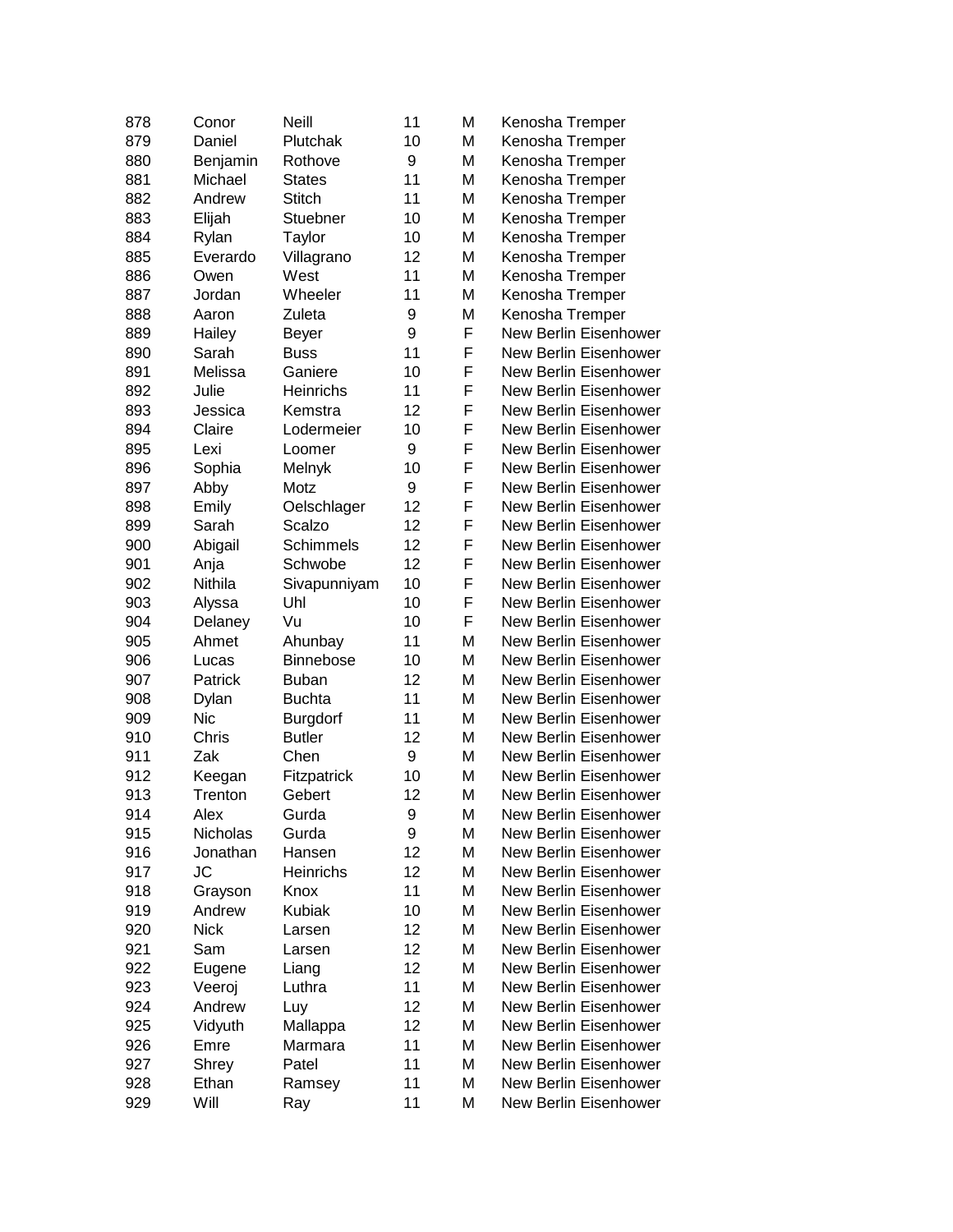| 930 | Jake           | Ringwall       | 12 | M | New Berlin Eisenhower        |
|-----|----------------|----------------|----|---|------------------------------|
| 931 | Peter          | Schneider      | 9  | M | <b>New Berlin Eisenhower</b> |
| 932 | Pratyush       | Shahir         | 9  | M | New Berlin Eisenhower        |
| 933 | Alexander      | Wallen         | 9  | M | New Berlin Eisenhower        |
| 934 | Oona           | Audley         | 11 | F | Oconomowoc                   |
| 935 | Madison        | <b>Beck</b>    | 11 | F | Oconomowoc                   |
| 936 | Faith          | <b>Becker</b>  | 10 | F | Oconomowoc                   |
| 937 | Grace          | <b>Becker</b>  | 10 | F | Oconomowoc                   |
| 938 | Hannah         | Bero           | 11 | F | Oconomowoc                   |
| 939 | Alexandra      | Caucutt        | 12 | F | Oconomowoc                   |
| 940 | Leah           | Fagan          | 11 | F | Oconomowoc                   |
| 941 | Kylie          | Finger         | 11 | F | Oconomowoc                   |
| 942 | Megan          | Frosch         | 10 | F | Oconomowoc                   |
| 943 | Elyse          | Fujimoto       | 12 | F | Oconomowoc                   |
| 944 | Olivia         | Geisheker      | 12 | F | Oconomowoc                   |
| 945 | <b>Brianna</b> | Heckman        | 10 | F | Oconomowoc                   |
| 946 | Reese          | Irvine         | 9  | F | Oconomowoc                   |
| 947 | Maiya          | Jaworski       | 12 | F | Oconomowoc                   |
| 948 | Hannah         | Johnson        | 11 | F | Oconomowoc                   |
| 949 | Emily          | Jorgensen      | 10 | F | Oconomowoc                   |
| 950 | Ashleigh       | Koenig         | 11 | F | Oconomowoc                   |
| 951 | Isabella       | Koenig         | 11 | F | Oconomowoc                   |
| 952 | Ava            | Lee            | 10 | F | Oconomowoc                   |
| 953 | Annie          | Lofy           | 9  | F | Oconomowoc                   |
| 954 | Julia          | Lyles          | 9  | F | Oconomowoc                   |
| 955 | Megan          | Lyles          | 12 | F | Oconomowoc                   |
| 956 | Addison        | Mulder         | 10 | F | Oconomowoc                   |
| 957 | Malena         | Neumann        | 11 | F | Oconomowoc                   |
| 958 | Chloe          | Pierson        | 12 | F | Oconomowoc                   |
| 959 | Hannah         | Reynen         | 10 | F | Oconomowoc                   |
| 960 | Anna Kate      | <b>Schneck</b> | 11 | F | Oconomowoc                   |
| 961 | Kyle           | Abts           | 11 | M | Oconomowoc                   |
| 962 | Santo          | Alioto         | 10 | M | Oconomowoc                   |
| 963 | Jacob          | <b>Bandler</b> | 12 | M | Oconomowoc                   |
| 964 | Jonas          | <b>Belus</b>   | 12 | M | Oconomowoc                   |
| 965 | Mason          | <b>Blazek</b>  | 10 | M | Oconomowoc                   |
| 966 | Jonathan       | Burns          | 9  | M | Oconomowoc                   |
| 967 | James          | Cornhoff       | 11 | M | Oconomowoc                   |
| 968 | Harrison       | Cull           | 9  | M | Oconomowoc                   |
| 969 | David          | Dobson         | 11 | M | Oconomowoc                   |
| 970 | <b>Brady</b>   | Ehrgott        | 11 | M | Oconomowoc                   |
| 971 | Cooper         | Ehrgott        | 12 | M | Oconomowoc                   |
| 972 | Zachary        | Fredrich       | 11 | M | Oconomowoc                   |
| 973 | Cody           | Fredrick       | 9  | M | Oconomowoc                   |
| 974 | Andrew         | Fujimoto       | 9  | M | Oconomowoc                   |
| 975 | Nicholas       | Hoover         | 11 | M | Oconomowoc                   |
| 976 | Phillip        | Houston        | 11 | M | Oconomowoc                   |
| 977 | Emil           | Kadow          | 11 | M |                              |
| 978 | Cade           | Kenyon         | 12 | M | Oconomowoc                   |
| 979 | Owen           | Lofy           | 10 | M | Oconomowoc                   |
| 980 |                | Lohnes         | 12 | M | Oconomowoc                   |
|     | Benjamin       |                |    |   | Oconomowoc                   |
| 981 | Samuel         | Lutz           | 10 | M | Oconomowoc                   |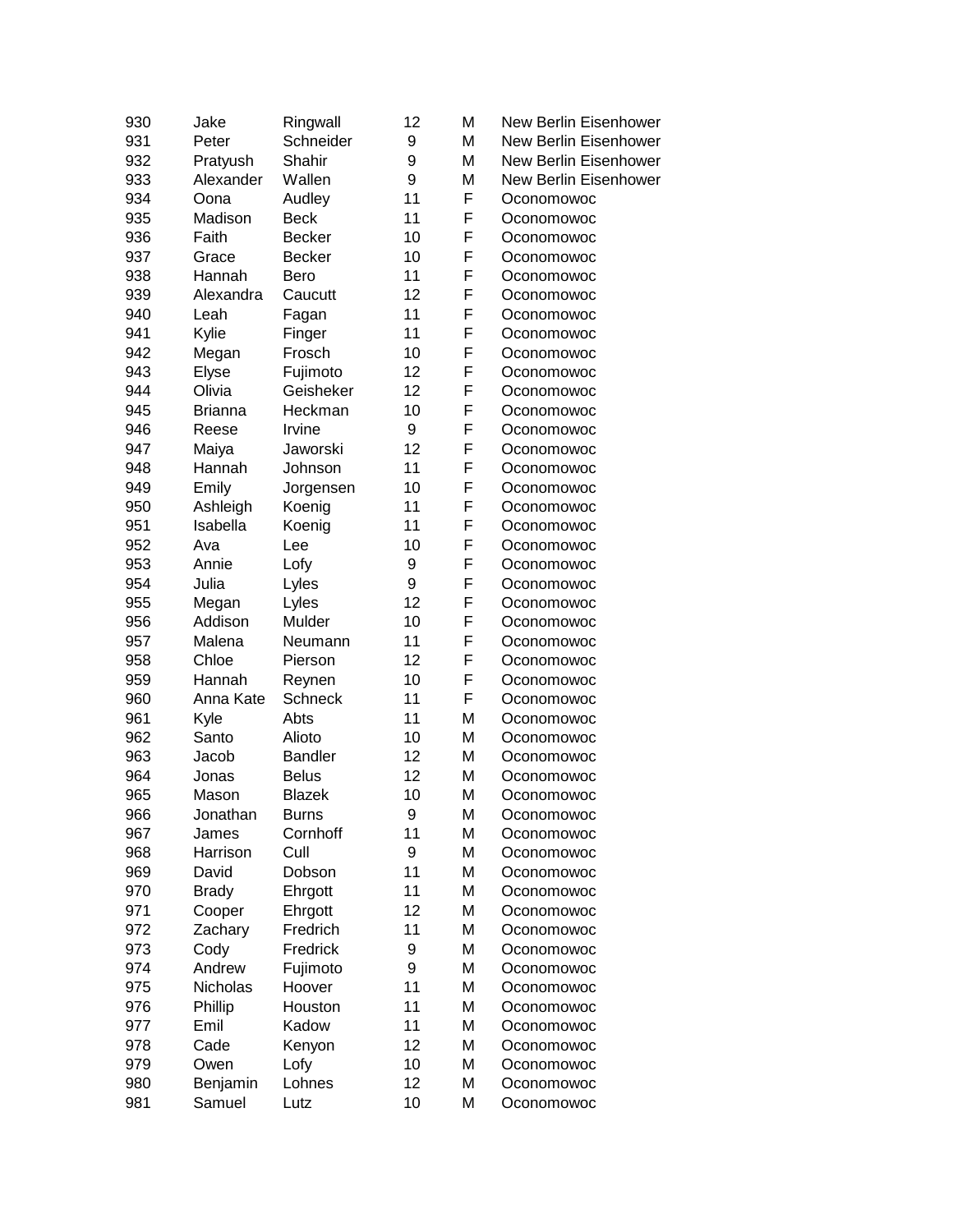| 982  | Jackson              | Meissner      | 9  | M | Oconomowoc      |
|------|----------------------|---------------|----|---|-----------------|
| 983  | Noah                 | Meissner      | 12 | М | Oconomowoc      |
| 984  | Chase                | Miller        | 12 | M | Oconomowoc      |
| 985  | Eli                  | Miller        | 10 | М | Oconomowoc      |
| 986  | Ashton               | Moody         | 10 | M | Oconomowoc      |
| 987  | Benjamin             | Noskowiak     | 11 | M | Oconomowoc      |
| 988  | Nicholas             | Prince        | 12 | M | Oconomowoc      |
| 989  | Ethan                | Reimer        | 11 | M | Oconomowoc      |
| 990  | Ethan                | Schuh         | 10 | M | Oconomowoc      |
| 991  | Tyler                | Schuh         | 12 | М | Oconomowoc      |
| 992  | Thomas               | Small         | 10 | M | Oconomowoc      |
| 993  | Camren               | Smith         | 10 | M | Oconomowoc      |
| 994  | Logan                | Suter         | 9  | M | Oconomowoc      |
| 995  | Ryan                 | Swanson       | 11 | М | Oconomowoc      |
| 996  | Hayden               | Triebold      | 9  | M | Oconomowoc      |
| 997  | Payton               | Triebold      | 9  | M | Oconomowoc      |
| 998  | Alexander            | Vance         | 12 | M | Oconomowoc      |
| 999  | Zachariah            | Vance         | 9  | M | Oconomowoc      |
| 1000 | Benjamin             | Wallace       | 11 | M | Oconomowoc      |
| 1001 | Wyatt                | Wallace       | 10 | M | Oconomowoc      |
| 1002 | Jack                 | Welnak        | 9  | M | Oconomowoc      |
| 1003 | Cody                 | Witthun       | 12 | M | Oconomowoc      |
| 1004 | Gunner               | Wittkopp      | 11 | M | Oconomowoc      |
| 1005 | Tyler                | Zenner        | 10 | M | Oconomowoc      |
| 1006 | Zachary              | Zenner        | 11 | M | Oconomowoc      |
| 1007 | O'Hearn              | Abby          | 11 | F | South Milwaukee |
| 1008 | Angelina             | Adame         | 11 | F | South Milwaukee |
| 1009 | Gordon               | Amaya         | 11 | F | South Milwaukee |
| 1010 | <b>Bellart</b>       | Angie         | 10 | F | South Milwaukee |
| 1011 | Ortiz                | Claudia       | 9  | F | South Milwaukee |
| 1012 | Kell                 | Genevieve     | 11 | F | South Milwaukee |
| 1013 | <b>Bente</b>         | Izzy          | 10 | F | South Milwaukee |
| 1014 | Castro               | Jada          | 11 | F | South Milwaukee |
| 1015 | Shepard              | Jaden         | 11 | F | South Milwaukee |
| 1016 | <b>Strasser</b>      | Julia         | 11 | F | South Milwaukee |
| 1017 | Keller               | Katie         | 11 | F | South Milwaukee |
| 1018 | Solomon              | Kayla         | 11 | F | South Milwaukee |
| 1019 | Jamel                | Madelyn       | 10 | F | South Milwaukee |
| 1020 | Mayzik               | Paige         | 11 | F | South Milwaukee |
| 1021 | Sluga                | Rachel        | 12 | F | South Milwaukee |
| 1022 | Lemcke               | Samantha      | 12 | F | South Milwaukee |
| 1023 | Erickson-Stic Shelby |               | 9  | F | South Milwaukee |
| 1024 | Bernovich            | Susanna       | 11 | F | South Milwaukee |
| 1025 | Grossman             | Vivian        | 12 | F | South Milwaukee |
| 1026 | Cameron              | <b>Blaha</b>  | 12 | М | South Milwaukee |
| 1027 | Jamison              | Borden        | 10 | M | South Milwaukee |
| 1028 | Christian            | <b>Brooks</b> | 9  | Μ | South Milwaukee |
| 1029 | <b>Nick</b>          | Dehoyos       | 12 | Μ | South Milwaukee |
| 1030 | Ryan                 | Johnson       | 11 | Μ | South Milwaukee |
| 1031 | John                 | Nall          | 11 | M | South Milwaukee |
| 1032 | Dan                  | Schultz       | 10 | Μ | South Milwaukee |
| 1033 | Owen                 | Smith         | 12 | M | South Milwaukee |
|      |                      |               |    |   |                 |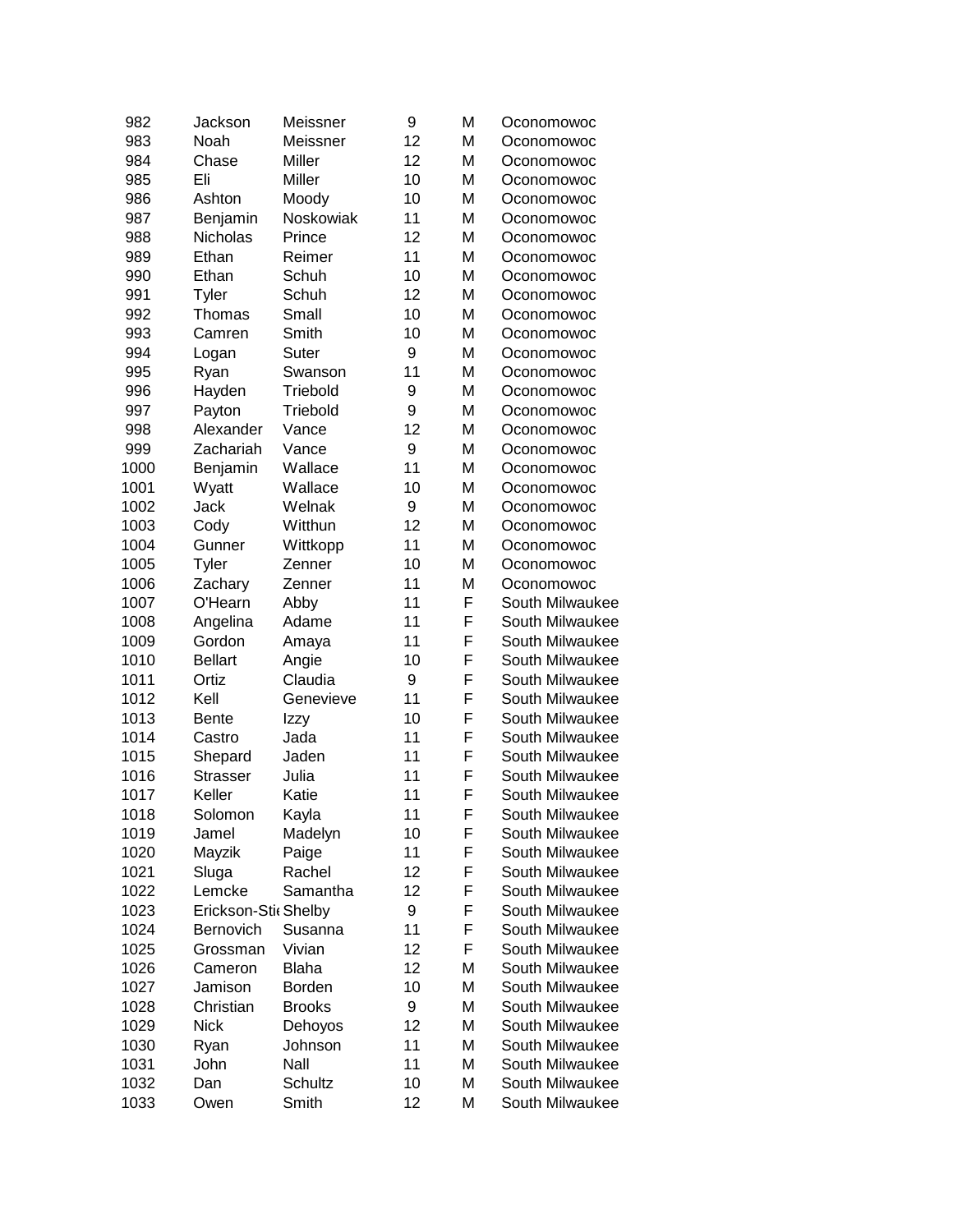| 1034 | Isabella    | Arce             | 10 | F | West Allis Central        |
|------|-------------|------------------|----|---|---------------------------|
| 1035 | Kayla       | <b>Bray</b>      | 11 | F | <b>West Allis Central</b> |
| 1036 | Hannah      | Caswell          | 11 | F | <b>West Allis Central</b> |
| 1037 | Alysa       | Gonzales         | 12 | F | <b>West Allis Central</b> |
| 1038 | Alexis      | Griffin          | 10 | F | <b>West Allis Central</b> |
| 1039 | Joette      | Kassa            | 12 | F | <b>West Allis Central</b> |
| 1040 | Olivia      | Lopez            | 12 | F | <b>West Allis Central</b> |
| 1041 | Danielle    | Mauhar           | 9  | F | <b>West Allis Central</b> |
| 1042 | Maria       | Rodriguez-Torr   | 9  | F | <b>West Allis Central</b> |
| 1043 | Cecilia     | Santiago         | 10 | F | <b>West Allis Central</b> |
| 1044 | Natalia     | Serna            | 9  | F | <b>West Allis Central</b> |
| 1045 | Delaney     | Sherry           | 10 | F | <b>West Allis Central</b> |
| 1046 | Hope        | Trzebiatowski    | 10 | F | <b>West Allis Central</b> |
| 1047 | Ayasha      | Williams         | 10 | F | <b>West Allis Central</b> |
| 1048 | Shelly      | Zhang            | 9  | F | <b>West Allis Central</b> |
| 1049 | Jerimiah    | Schaefer         | 10 | M | <b>West Allis Central</b> |
| 1050 | Ronny       | <b>DuPuis</b>    | 9  | M | <b>West Allis Central</b> |
| 1051 | lan         | Huber            | 10 | M | <b>West Allis Central</b> |
| 1052 | Тy          | Leonard          | 10 | M | <b>West Allis Central</b> |
| 1053 | David       | Leoza            | 10 | M | <b>West Allis Central</b> |
| 1054 | Audel       | Mazaba Herrer    | 9  | M | <b>West Allis Central</b> |
| 1055 | <b>Nate</b> | Rapp             | 10 | M | <b>West Allis Central</b> |
| 1056 | Pierce      | <b>Schelvick</b> | 12 | M | <b>West Allis Central</b> |
| 1057 | Hunter      | Sherry           | 10 | M | <b>West Allis Central</b> |
| 1058 | Ruth        | Ake              | 11 | F | <b>Wilmot Union</b>       |
| 1059 | Amber       | <b>Blount</b>    | 9  | F | <b>Wilmot Union</b>       |
| 1060 | Joshlyn     | Delargy          | 11 | F | <b>Wilmot Union</b>       |
| 1061 | Gabrielle   | Gaynor           | 12 | F | <b>Wilmot Union</b>       |
| 1062 | Helena      | Gomez            | 11 | F | <b>Wilmot Union</b>       |
| 1063 | Tara        | Nopenz           | 12 | F | <b>Wilmot Union</b>       |
| 1064 | Emilee      | Olenick          | 9  | F | <b>Wilmot Union</b>       |
| 1065 | Olivia      | Raymond          | 9  | F | <b>Wilmot Union</b>       |
| 1066 | Alivia      | Smith            | 12 | F | <b>Wilmot Union</b>       |
| 1067 | Taylor      | <b>Stewart</b>   | 9  | F | <b>Wilmot Union</b>       |
| 1068 | Abigail     | Strother         | 11 | F | <b>Wilmot Union</b>       |
| 1069 | Isabelle    | Stypla           | 11 | F | <b>Wilmot Union</b>       |
| 1070 | Rylee       | Thiels           | 11 | F | <b>Wilmot Union</b>       |
| 1071 | Joseph      | <b>Banish</b>    | 12 | M | <b>Wilmot Union</b>       |
| 1072 | Victor      | <b>Banish</b>    | 12 | M | <b>Wilmot Union</b>       |
| 1073 | Ethan       | <b>Brandt</b>    | 11 | M | <b>Wilmot Union</b>       |
| 1074 | Caleb       | <b>Bruley</b>    | 9  | M | <b>Wilmot Union</b>       |
| 1075 | Maui        | Cane             | 11 | M | <b>Wilmot Union</b>       |
| 1076 | Ernesto     | Cosio            | 11 | M | <b>Wilmot Union</b>       |
| 1077 | Gabe        | Handorf          | 11 | M | <b>Wilmot Union</b>       |
| 1078 | Levi        | Keen             | 12 | M | <b>Wilmot Union</b>       |
| 1079 | Kieran      | Kendall          | 9  | M | <b>Wilmot Union</b>       |
| 1080 | Josh        | Melka            | 9  | M | <b>Wilmot Union</b>       |
| 1081 | Chase       | Meyers           | 9  | M | <b>Wilmot Union</b>       |
| 1082 | Christian   | Obertin          | 11 | M | <b>Wilmot Union</b>       |
| 1083 | Sean        | O'Dowd           | 12 | M | <b>Wilmot Union</b>       |
| 1084 | Cole        | Pappadakis       | 12 | M | <b>Wilmot Union</b>       |
| 1085 | Luke        | Pietluck         | 9  | M | <b>Wilmot Union</b>       |
|      |             |                  |    |   |                           |